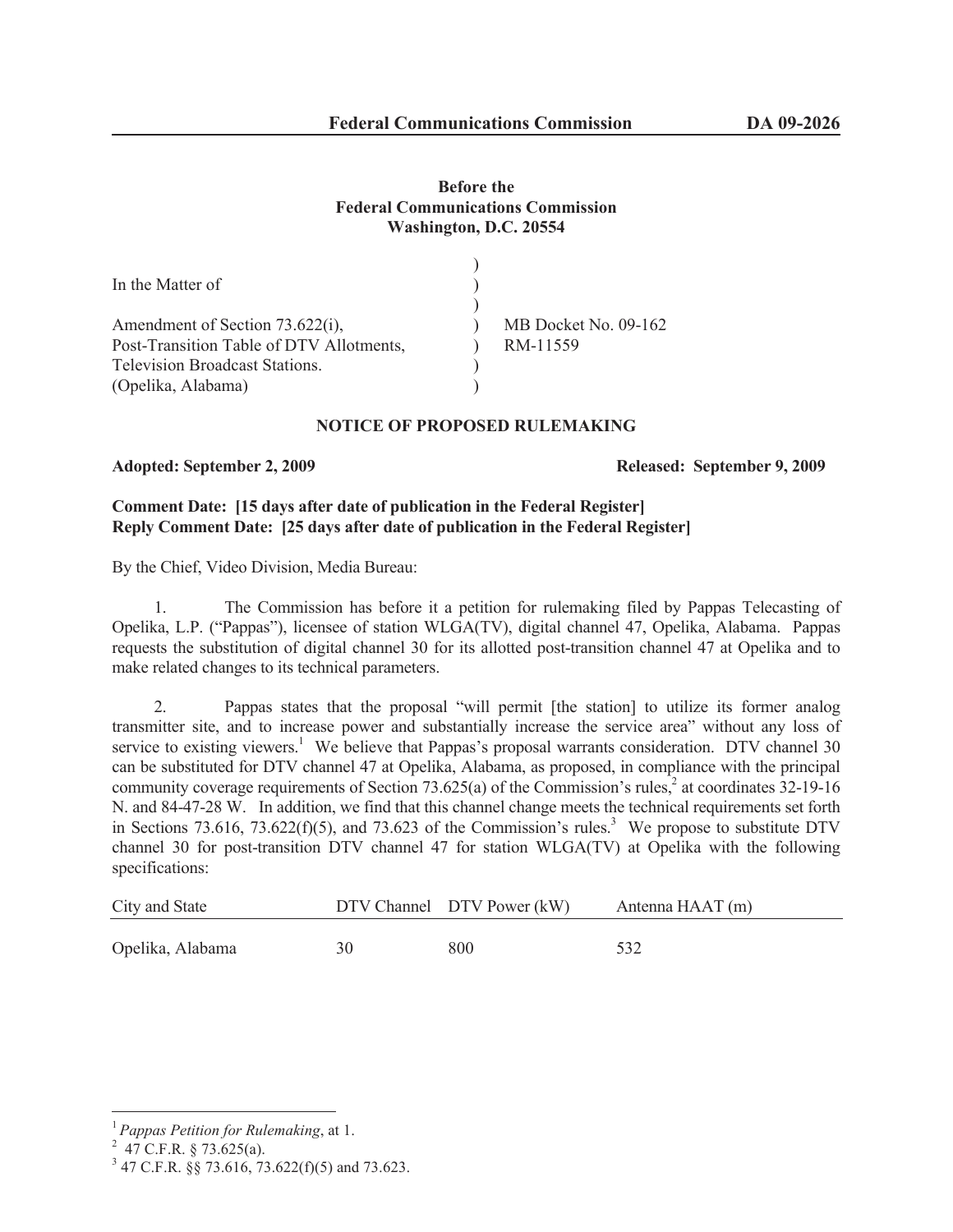3. Accordingly, we seek comments on the proposed amendment of the DTV Table of Allotments, Section  $73.622(i)$  of the Commission's rules,<sup>4</sup> for the community listed below, to read as follows:

|                  | Channel No. |          |  |
|------------------|-------------|----------|--|
| City and State   | Present     | Proposed |  |
| Opelika, Alabama | 47          | 30       |  |

4. The Commission's authority to institute rule making proceedings, showings required, cutoff procedures, and filing requirements are contained in the attached Appendix and are incorporated by reference herein. Pursuant to Section 73.623(h) of the rules, mutually-exclusive applicants will be provided a 90-day period of time, from the date of a public notice identifying mutually-exclusive proposals, to resolve their mutual-exclusivity via engineering amendment or settlement.<sup>5</sup> If we receive an application on or before the date for filing initial comments in this proceeding, which proposes a facility which is mutuallyexclusive with the proposal set forth herein, we will issue a public notice and the parties will have 90 days within which to resolve their mutual-exclusivity. If the parties resolve their mutual-exclusivity, we will complete the rulemaking process by issuing the appropriate order. If the parties are unable to resolve their mutual-exclusivity, we will terminate this proceeding and dismiss the application.

5. Pursuant to Sections 1.415 and 1.419 of the Commission's rules, interested parties may file comments on or before [15 days after publication in the Federal Register] and reply comments on or before [25 days after publication in the Federal Register], and are advised to read the Appendix for the proper procedures. Comments should be filed with the Federal Communications Commission, Office of the Secretary, 445 12th Street, S.W., Washington, D.C. 20554. Additionally, a copy of such comments should be served on the petitioner, or its counsel or consultant, as follows:

Lee G. Petro, Esq. Fletcher, Heald & Hildreth, PLC 1300 North  $17<sup>th</sup>$  Street,  $11<sup>th</sup>$  Floor Arlington, Virginia 22209

6. Parties must file an original and four copies of each filing. Filings can be sent by hand or messenger delivery, by commercial overnight courier, or by first-class or overnight U.S. Postal Service mail (although we continue to experience delays in receiving U.S. Postal Service mail). The Commission's contractor, Natek, Inc., will receive hand-delivered or messenger-delivered paper filings for the Commission's Secretary at 236 Massachusetts Avenue, N.E., Suite 110, Washington, D.C. 20002. The filing hours at this location are 8:00 a.m. to 7:00 p.m. All hand deliveries must be held together with rubber bands or fasteners. Any envelopes must be disposed of before entering the building. Commercial overnight mail (other than U.S. Postal Service Express Mail or Priority Mail) must be sent to 9300 East Hampton Drive, Capitol Heights, Maryland 20743. U.S. Postal Service first-class mail, Express Mail, and Priority Mail should be addressed to 445 12th Street, S.W., Washington, D.C. 20554. All filings must be addressed to Marlene H. Dortch, Secretary, Federal Communications Commission, Office of the Secretary. Any filing

 $4$  47 C.F.R. § 73.622(i).

 $5$  47 C.F.R. § 73.623(h)(3).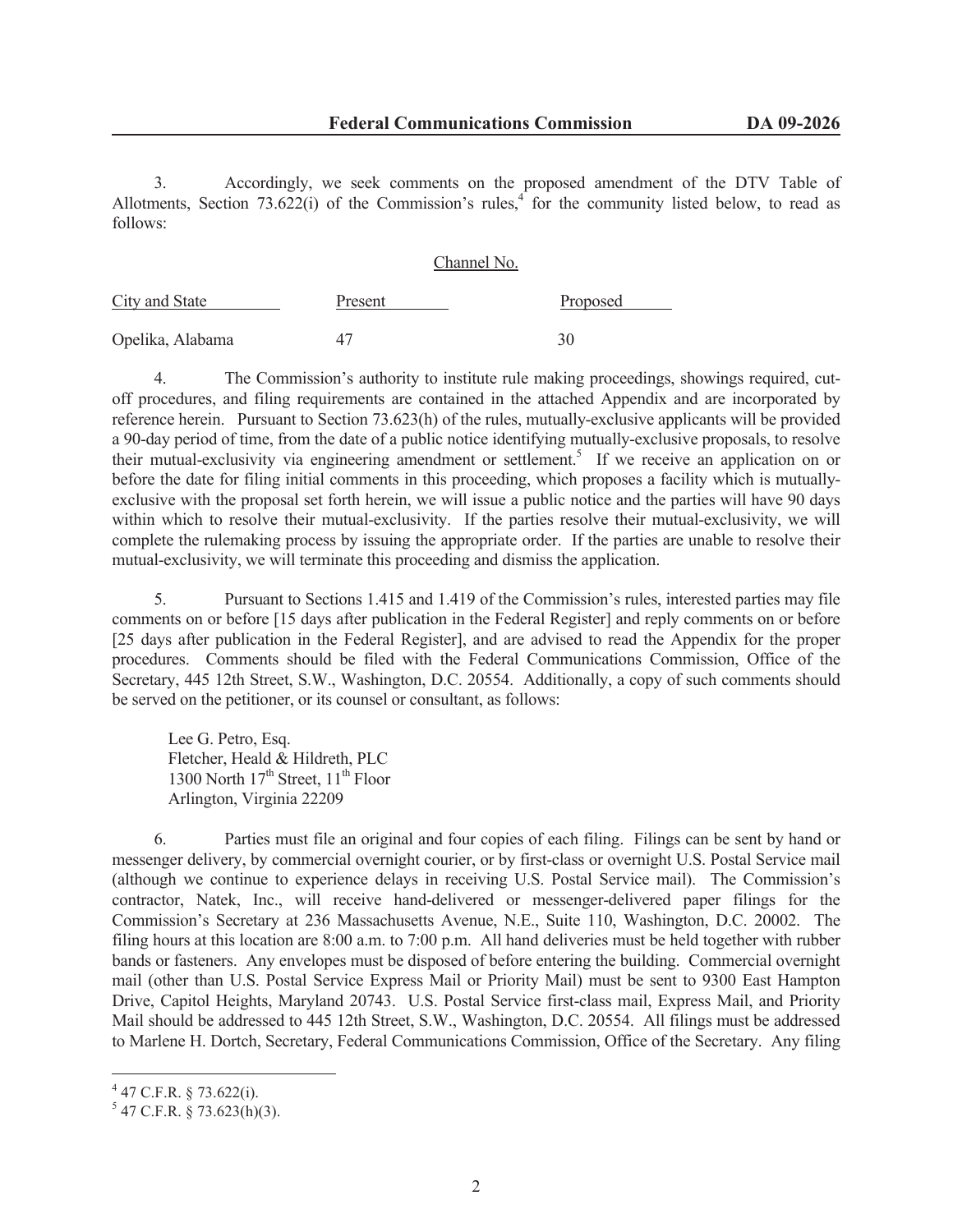that is not addressed to the Office of the Secretary will be treated as filed on the day it is received in the Office of the Secretary.<sup>6</sup> Accordingly, failure to follow the specified requirements may result in the treatment of a filing as untimely.

7. The Commission has determined that the relevant provisions of the Regulatory Flexibility Act of 1980 do not apply to a rule making proceeding to amend the DTV Table of Allotments, Section 73.622(i). This document does not contain proposed information collection requirements subject to the Paperwork Reduction Act of 1995, Public Law 104-13. In addition, therefore, it does not contain any proposed information collection burden "for small business concerns with fewer than 25 employees," pursuant to the Small Business Paperwork Relief Act of 2002, Public Law 107-198, § 3506(c)(4).

8. For further information concerning the proceeding listed above, contact David J. Brown, Media Bureau, (202) 418-1600. For purposes of this restricted notice and comment rule making proceeding, members of the public are advised that no *ex parte* presentations are permitted from the time the Commission adopts a Notice of Proposed Rule Making until the proceeding has been decided and such decision in the applicable docket is no longer subject to reconsideration by the Commission or review by any court. An *ex parte* presentation is not prohibited if specifically requested by the Commission or staff for the clarification or adduction of evidence or resolution of issues in the proceeding. However, any new written information elicited from such a request or any summary of any new information shall be served by the person making the presentation upon the other parties to the proceeding in a particular docket unless the Commission specifically waives this service requirement. Any comment which has not been served on the petitioner constitutes an *ex parte* presentation and shall not be considered in the proceeding. Any reply comment which has not been served on the person(s) who filed the comment, to which the reply is directed, constitutes an *ex parte* presentation and shall not be considered in the proceeding.

### FEDERAL COMMUNICATIONS COMMISSION

Barbara A. Kreisman Chief, Video Division Media Bureau

<sup>6</sup> *See* 47 C.F.R. § 1.7.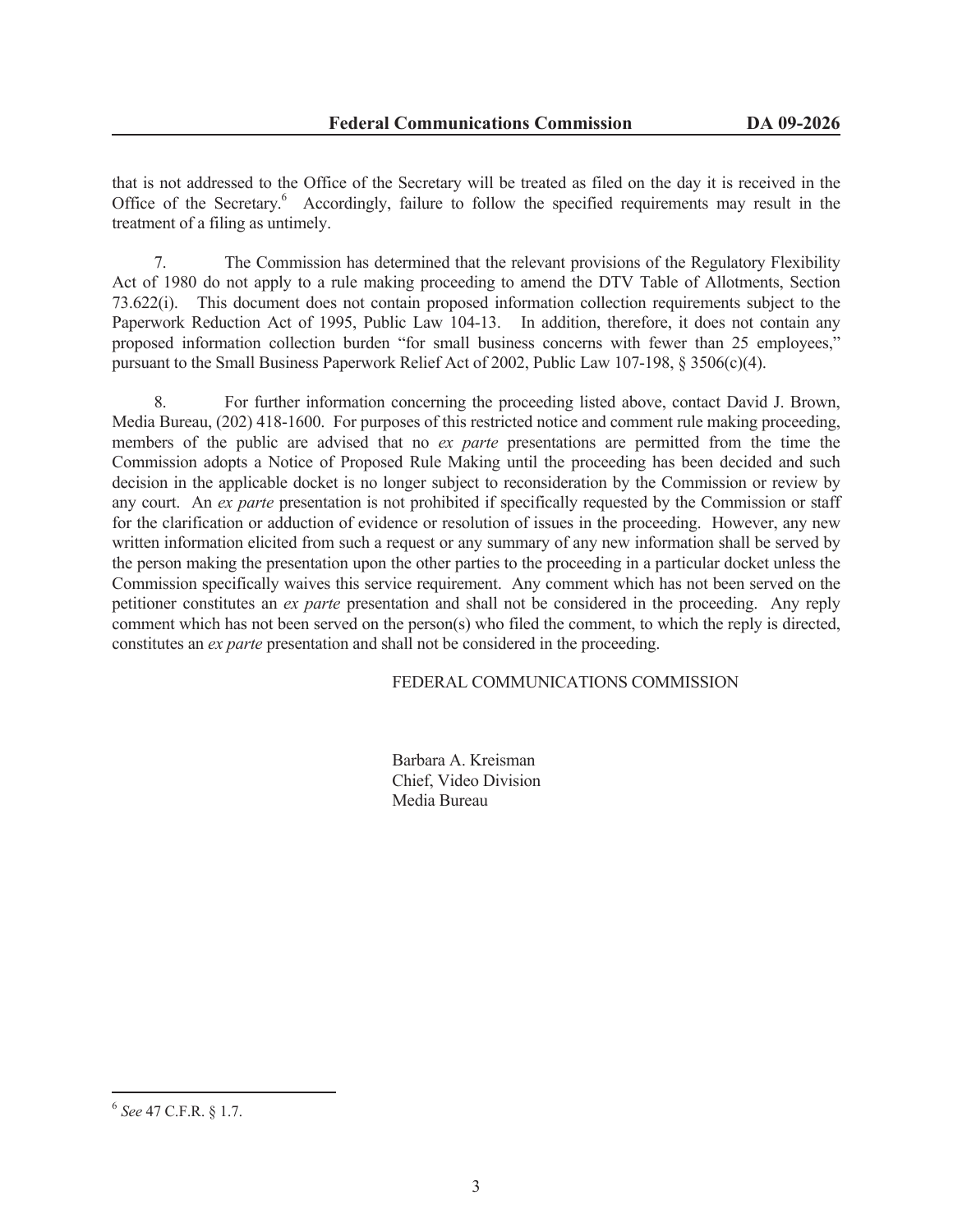# **APPENDIX**

1. Pursuant to authority found in 47 U.S.C. Sections  $4(i)$ ,  $5(c)(1)$ ,  $303(g)$  and  $(r)$ , and  $307(b)$ of the Communications Act of 1934, as amended, and 47 C.F.R. Sections 0.61, 0.204(b) and 0.283, IT IS PROPOSED TO AMEND the DTV Table of Allotments, 47 C.F.R. Section 73.622(i), as set forth in the *Notice of Proposed Rule Making* to which this *Appendix* is attached.

2. Showings Required. Comments are invited on the proposal(s) discussed in the *Notice of Proposed Rule Making* to which this *Appendix* is attached. Proponent(s) will be expected to answer whatever questions are presented in initial comments. The proponent of a proposed allotment is also expected to file comments even if it only resubmits or incorporates by reference its former pleadings. It should also restate its present intention to apply for the channel if it is allotted and, if authorized, to build a station promptly. Failure to file may lead to denial of the request.

3. Cut-off protection. The following procedures will govern the consideration of the filings in this proceeding;

(a) Counterproposals advanced in this proceeding itself will be considered, if advanced in initial comments, so that parties may comment on them in reply comments. They will not be considered if advanced in reply comments. (See Section 1.420(d) of the Commission's Rules.) Because the Commission has not yet lifted its freeze on the filing of petitions for rulemaking to establish new DTV channel allotments and for changes in community of license,<sup>7</sup> we will not consider counterproposals which propose new allotments or changes in community of license.

(b) With respect to petitions for rule making which conflict with the proposal in this Notice, they will be considered as comments in the proceeding, and Public Notice to this effect will be given as long as they are filed before the date for filing initial comments herein. If they are filed later than that, they will not be considered in connection with the decision in this docket.

(c) The filing of a counterproposal may lead the Commission to allot a different channel than was requested for any of the communities involved.

4. Comments and Reply Comments; service. Pursuant to applicable procedures set out in 47 C.F.R. Sections 1.415 and 1.420, interested parties may file comments and reply comments on or before the dates set forth in the *Notice of Proposed Rule Making* to which this *Appendix* is attached. All submissions by parties to this proceeding or by persons acting on behalf of such parties must be made in written comments, reply comments, or other appropriate pleadings. The person filing the comments shall serve comments on the petitioners. Reply comments shall be served on the person(s) who filed comments to which the reply is directed. A certificate of service shall accompany such comments and reply comments (*see* 47 C.F.R. Section 1.420(a), (b) and (c)). Comments should be filed with the Secretary, Federal Communications Commission, Washington, D.C. 20554.

5. Number of Copies. In accordance with the provisions of 47 C.F.R. Section 1.420, an original and four copies of all comments, reply comments, pleadings, briefs, or other documents shall be

<sup>&</sup>lt;sup>7</sup> See Public Notice, "Freeze on the Filing of Certain TV and DTV Requests for Allotment or Service Area Changes," 19 FCC Rcd 14810 (MB 2004).